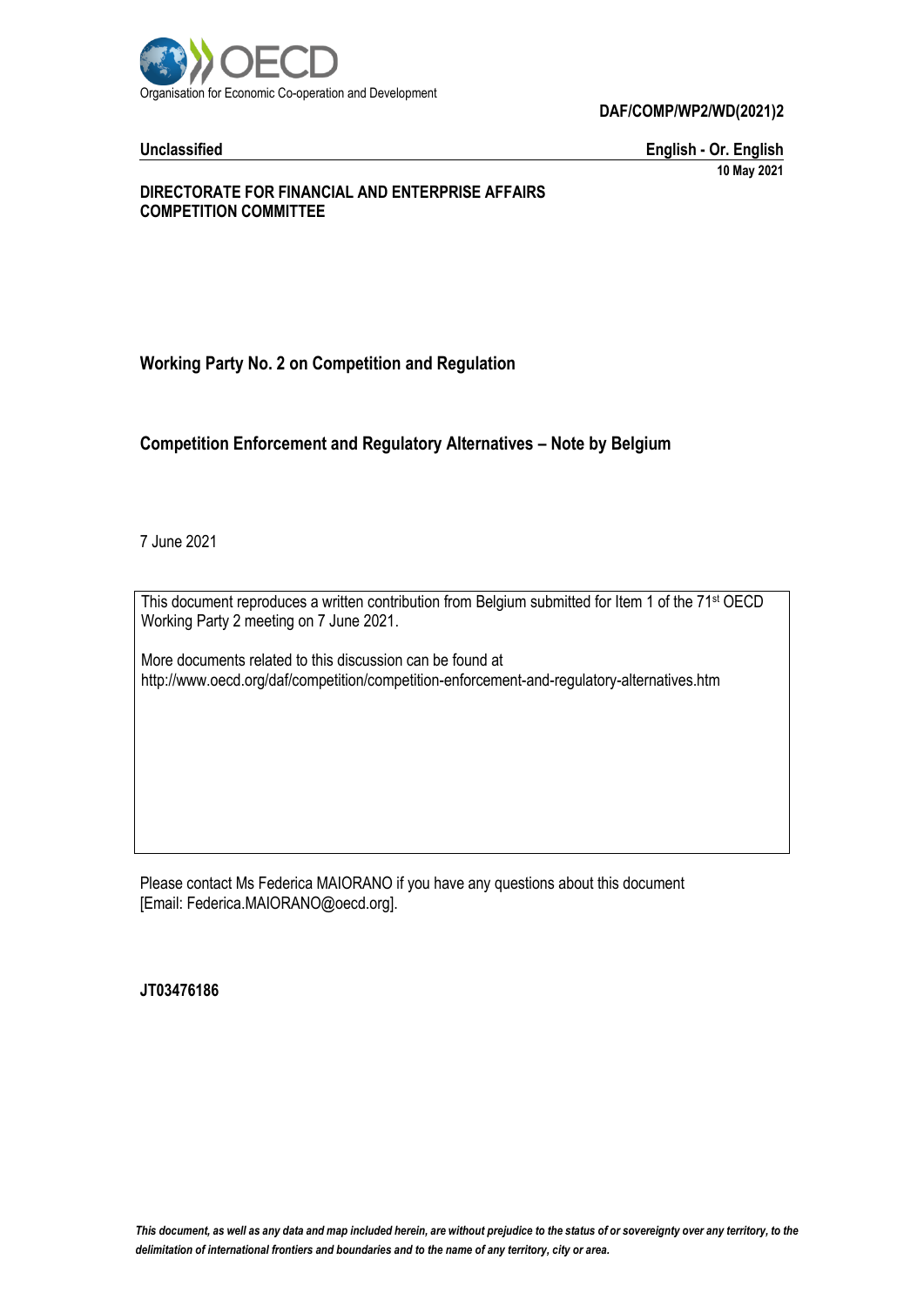# *Belgium*

## **1. Competition Enforcement and its impact on economic regulation**

#### **1.1. Can you provide examples of instances where regulation has followed from attempts to pursue competition enforcement, successful or not?**

1. We refer to the contribution by the European Commission.

2. Already in the period of liberalisation of the telecom markets between 1995 and 2000, competition law cases such as the 1996 Atlas and 1997 Unisource decisions have been used as a laboratory for future regulation<sup>1</sup>.

## **1.2. Can you provide examples where competition enforcement (or the possibility of competition enforcement) influenced the type and extent of regulation adopted in your jurisdiction?**

3. Except for merger control, it was rather the other way round.

4. When the European Commission asked the NCAs of the Member States in the early stage of the Mastercard case to deal with interchange rates in respect of domestic direct debit , the BCA (and other NCAs) faced a total lack of cooperation because the financial institutions wanted first to know what the Commission decided in respect of cross border direct debit. We agreed with the Minister that under the circumstances a competition case would take much longer than was acceptable, and suggested to use his regulatory powers (but that took in the end also a long time; and we supported in the Visa case the idea that the Commission would deal with both the domestic and the cross border dimension).

#### **1.3. Do competition authorities in your jurisdiction have a role in the design, implementation or removal of regulation, influencing the adoption and content of economic regulation?**

5. Telecom legislation requires in conformity with the relevant EU Directives for some decisions of the telecom regulator (BIPT/IBPT) a preliminary opinion by the competition authority<sup>2</sup>.

6. We have in the past occasionally been consulted on the design of regulation and gradually somewhat more in the last few years.

7. The government program of the present Government aims at a systematic involvement of the BCA, following recommendations from ourselves and various domestic and international bodies.

 $\overline{a}$ 

<sup>&</sup>lt;sup>1</sup> Commission decisions of 17 July 1996 on case No IV/35.617 - Phoenix/GlobalOne; and of 29 October 1997 on case No IV/35.830 – Unisource. See further e.g. J. Steenbergen, "(Geliberaliseerde) openbare diensten en EU-reglementering", in *Liber amicorum Walter van Gerven*, Story-Scientia, Antwerpen, 2000, 427-447.

<sup>&</sup>lt;sup>2</sup> See e.g. the opinions given in application of par. 4,  $4/1$  et 5 of article 55 of the telecom act of 13 June 2005).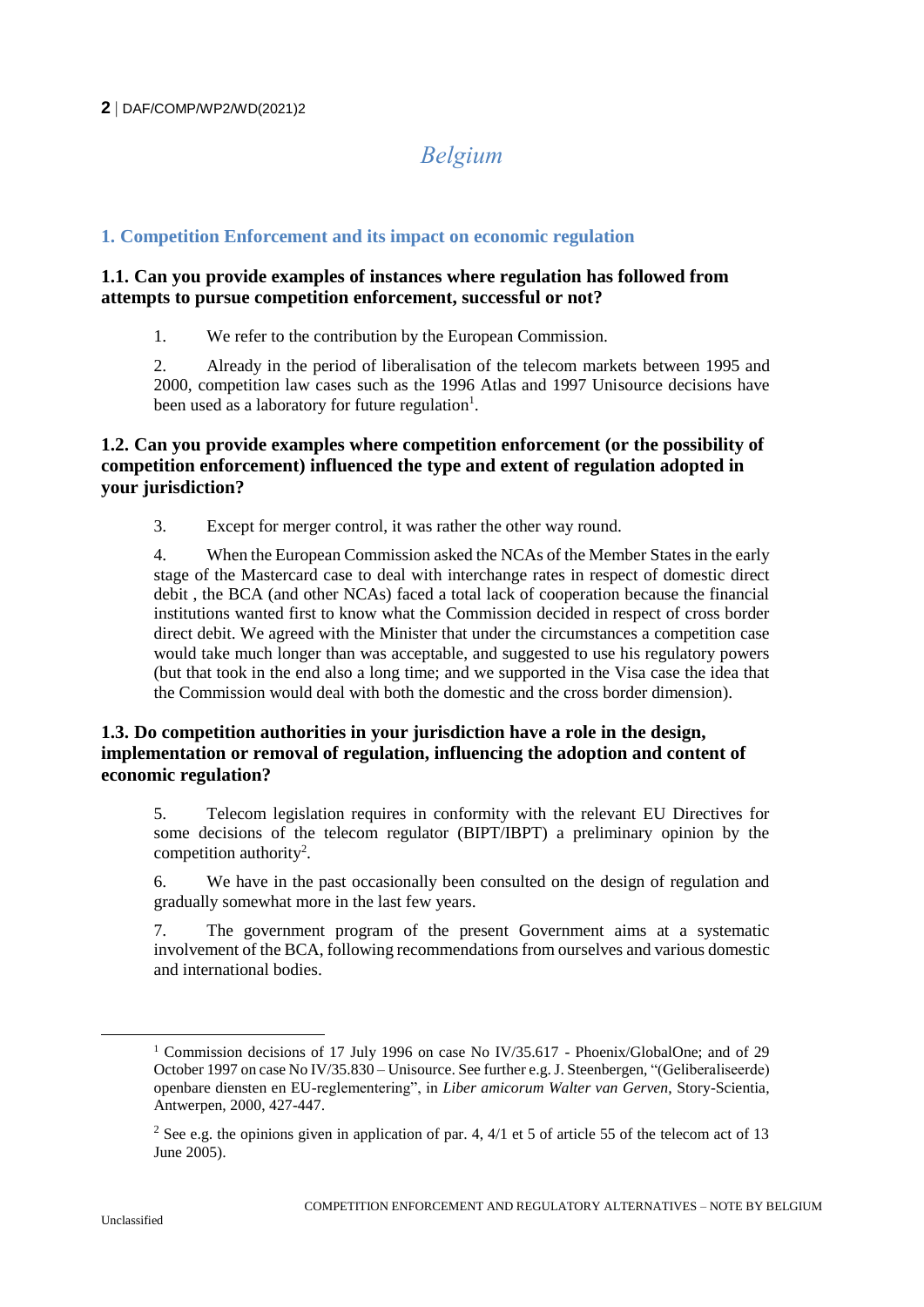## **2. Overlaps between Competition Law Enforcement and Economic Regulation**

8. Competition law and regulation both aim at a better functioning of market and can be very complementary. As indicated above, regulation sometimes codifies earlier competition law decisions, and competition law allows for the enforcement of regulatory principles against undertakings. Some challenges can be addressed more effectively by regulation, if only because regulations apply *erga omnes*. See e.g. the rules on geoblocking, roaming and interchange fees<sup>3</sup>. Competition law enforcement develops on a caseby-case basis, especially when competition authorities hesitate to give guidance before they had the opportunity to develop case law. It is therefore no surprise that the expert reports on the way to deal with digital markets do not focus exclusively on competition law but recommend a two-track approach, e.g. with regard to data access and interoperability<sup>4</sup>.

#### **2.1. Considering antitrust enforcement, competition advocacy and market studies, are there obligations for coordination between the antitrust authority and sectoral regulators in your jurisdiction? How do they work in practice? Are there voluntary coordination commitments between the antitrust authority and sectoral regulators in your jurisdiction? How do they work in practice?**

9. Art. IV.34 and IV.43 Code of Economic Law (CEL) provide for Royal decrees in respect of information exchange with sector regulators. Such agreements exist at present with the BIPT/IBPT (telecom and postal services regulator) en the CREG (energy regulator) <sup>5</sup> . The relevant authorities regularly exchange general information and experiences in respect of market developments and inform each other of potential that may be relevant to the other authority. Relevant authorities are invited to hearings in competition cases (merger control, interim measures and infringement cases).

10. The BCA has had several opportunities to define its position vis-à-vis regulations and regulators<sup>6</sup>.

**2.2. Are there express or implied limits to the simultaneous application of competition law and regulatory tools in your jurisdiction? If so, which? If there have been recent developments in this regard, could you please describe these** 

 $\overline{a}$ 

<sup>3</sup> Regulation 2017/920 on roaming, Regulation 2018/302 on geo-blocking, Regulations 924/2009 and 260/2012 and the Mastercard judgment ECJ, 11 September in case C-382/12P on cross-border payments and interchange fees, the Payment Services Directive 2015/2366.

<sup>4</sup> See e.g. the report by the experts appointed by Commissioner Vestager J. Cremer, Y-A. de Montjoye and H. Schweitzer, *Competition policy for the digital era,* DGComp 2019, pp. 9, 10, 82, and esp. 87 and 107 [\(http://ec.europa.eu/competition/publications/reports/kd0419345enn.pdf;](http://ec.europa.eu/competition/publications/reports/kd0419345enn.pdf) hereafter 'the Experts' Report').

<sup>5</sup> See e.g. the Royal decree of 10 December 2015 on cooperation with the telecom and postal regulator.

<sup>6</sup> See e.g. the de BCA decision of 31 March 2015 concerning the *Villo !* contract in respect of public procurement and competition law enforcement and the decision of 24 October 2013 in the *Touring-Autoveiligheid* case taking into account the disciplinary powers of the relevant administration when assessing the need for remedies in a merger case.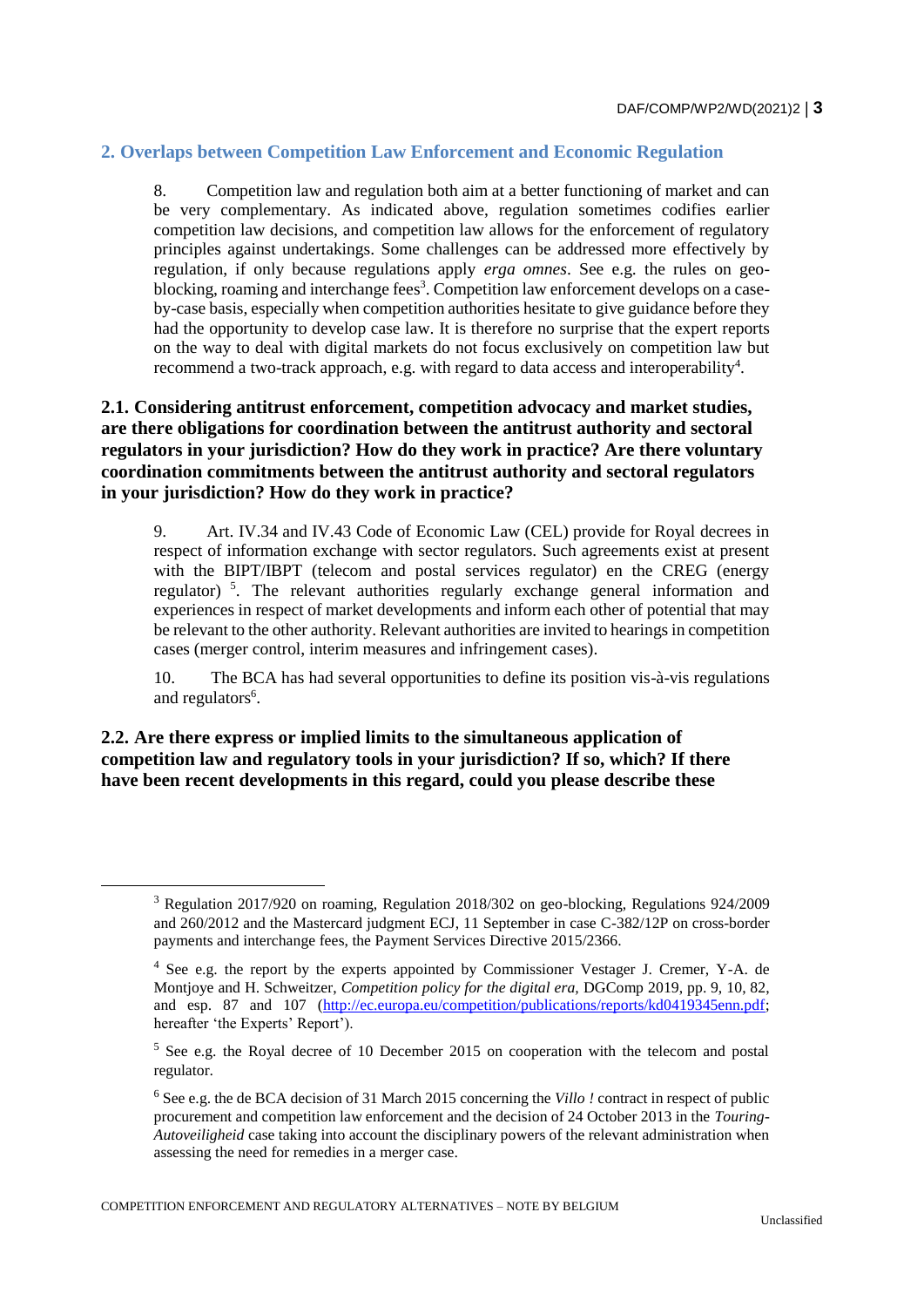#### **4** DAF/COMP/WP2/WD(2021)2

## **developments and the role that competition agencies played in bringing them about, if any.**

11. There are no express or implied limits.

12. The competition authority and the regulators have each exclusive powers with regard to the application and enforcement of the respective legislation. We and the Belgian Government have consistently defended the view that these legislations pursue different goals and that there is therefore no application of the *ne bis in idem* principle when they each impose sanctions within their respective powers. This has led to litigation and a request for a preliminary ruling by the Cour de cassation to the CJEU (case C-117/20).

#### **2.3. Can you provide examples of cases in your jurisdiction in which a practice breached regulatory obligations and, ipso facto, it became an antitrust infringement?**

13. No, but that could be the case.

**2.4. Can you provide examples of cases in your jurisdiction where a regulator found the conduct consistent with the regulatory framework, while the competition authority investigated the same conduct and found a competition law infringement?** 

14. No, but that could be the case.

**2.5. Can you provide examples of economic regulatory duties or schemes influencing the design or the identification of antitrust remedies imposed by the authority at the end of an investigation? For example, have there been instances where the competition authority adopted as a remedy the respect of a regulatory obligation (for example a required rate of return on sales)?** 

- 15. Three examples:
	- In the above mentioned merger control decision of 24 October 2013 in the *Touring-Autoveiligheid* case, the Competition College did not impose a remedy because possible abuses could be sanctioned by the relevant regulator.
	- In the interim measures decision of 8 January  $2020^7$  the Competition College defined a remedy in order to allow the regulator to conclude its assessment of an infrastructure sharing agreement and inform the Investigation and prosecution service (Auditorat) of its findings.
	- And more generally but for the same reasons, the BCA has consistently decided that it had with regard to public procurement cases jurisdiction in respect of collusion between bidders, but not in respect of the procurement procedure because we consider that it is governed by a *lex specialis* pursuing similar objectives as the competition rules and providing for a specific set of legal remedies.

<sup>7</sup> [Beslissing nr.BMA-2020-V/M-03](https://www.abc-bma.be/fr/decisions/20-vm-03-telenet-group-nv-en-telenet-bvba-proximus-nv-orange-belgium-nv)